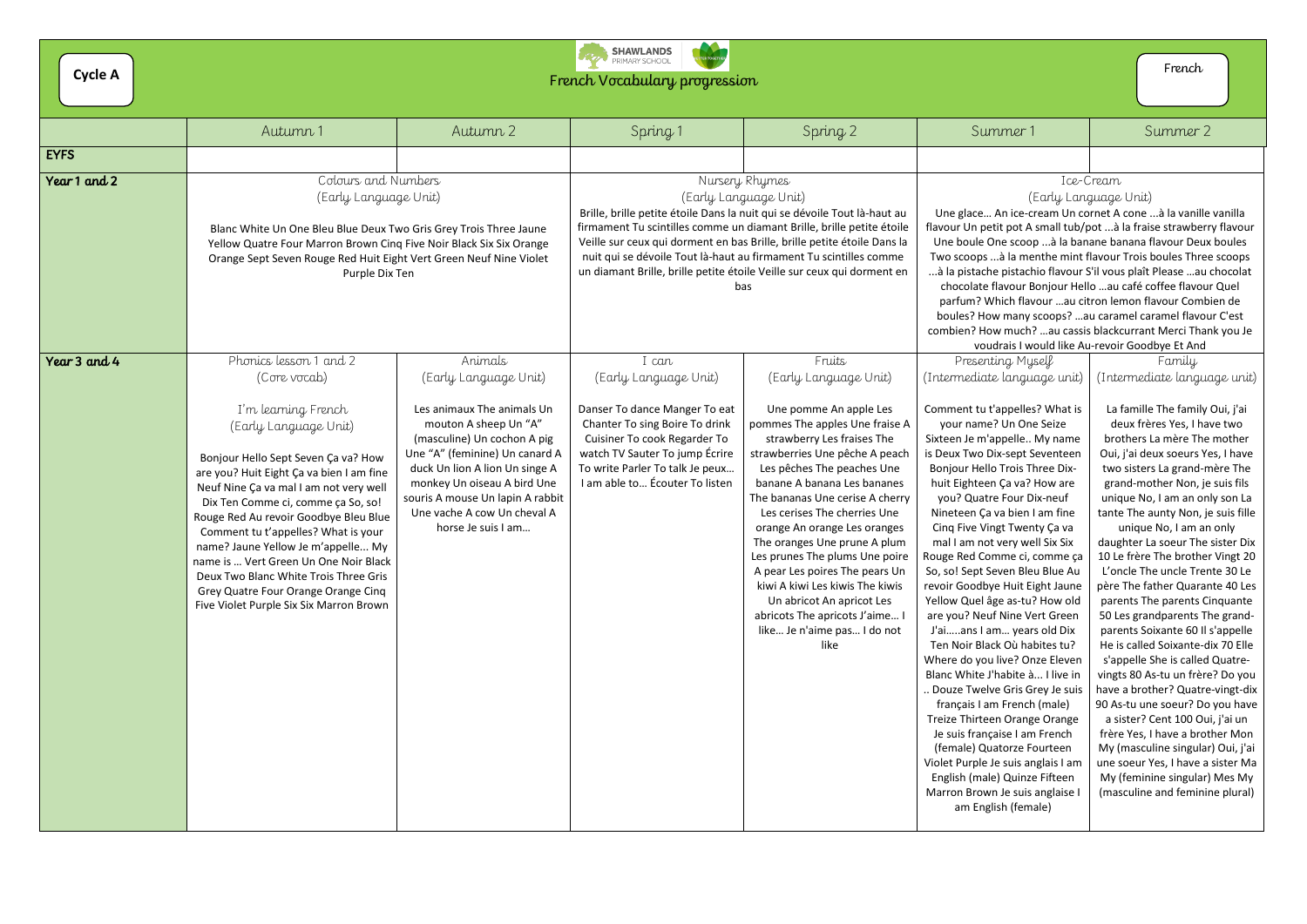| Year 5 and 6 | Phonics lesson 3 and 4                    | My Home                                                               | Clothes                                                            | Olympics                                                               |          |
|--------------|-------------------------------------------|-----------------------------------------------------------------------|--------------------------------------------------------------------|------------------------------------------------------------------------|----------|
|              | (Core vocab)                              | (Intermediate language unit)                                          | (Intermediate language unit)                                       | (Creative curr language unit)                                          | (Progres |
|              | The date                                  | Où habites-tu? Where do you                                           | Les vêtements The clothes Des                                      | Les Jeux Olympiques The                                                |          |
|              | (Intermediate language unit)              | live? Une cuisine A kitchen                                           | gants A pair of gloves Ils portent                                 | Olympics Je fais du plongeon I                                         |          |
|              |                                           | J'habite dans I live in Une                                           | They wear (masculine or mixed                                      | do diving Il est nageur He is a                                        |          |
|              | Quelle est la date aujourd'hui? What is   | salle à manger A dining room                                          | group) Un pantalon A pair of                                       | swimmer Les Jeux Olympiques                                            |          |
|              | the date today? octobre October seize     | Une maison A house Une salle                                          | trousers Des bottes Boots Elles                                    | de l'antiquité The ancient                                             |          |
|              | 16 Aujourd'hui c'est Today is             | de bains A bathroom Un                                                | portent They wear (feminine                                        | Olympic games Je fais du                                               |          |
|              | novembre November dix-sept 17 lundi       | appartement An apartment Une                                          | group) Un maillot de bain Swim                                     | triathlon I do the triathlon Elle                                      |          |
|              | Monday décembre December dix-huit         | chambre A bedroom En ville In                                         | wear Des collants Tights lundi                                     | est nageuse She is a swimmer                                           |          |
|              | 18 mardi Tuesday un 1 dix-neuf 19         | town Une buanderie A utility                                          | (on) Monday Un pull A jumper                                       | Les Jeux Olympiques modernes                                           |          |
|              | mercredi Wednesday deux 2 vingt 20        | room À la campagne In the                                             | Des sandales Sandals mardi (on)                                    | The modern Olympic games Je                                            |          |
|              | jeudi Thursday trois 3 vingt-et-un 21     | countryside Un sous-sol A                                             | Tuesday Un tee shirt A tee shirt                                   | fais du cyclisme I do cycling Il est                                   |          |
|              | vendredi Friday quatre 4 vingt-deux 22    | basement A la montagne In the                                         | Des lunettes Sunglasses                                            | plongeur He is a diver                                                 |          |
|              | samedi Saturday cinq 5 vingt-trois 23     | mountains Un bureau An office /                                       | mercredi (on) Wednesday Un                                         | L'athlétisme Athletics Je fais du                                      |          |
|              | dimanche Sunday six 6 vingt-quatre 24     | a study Au bord de la mer By the                                      | manteau A coat Un chemisier A                                      | tir à l'arc I do archery Elle est                                      |          |
|              | janvier January sept 7 vingt-cinq 25      | sea Un salon A living room Dans                                       | blouse jeudi (on) Thursday Un                                      | plongeuse She is a diver                                               |          |
|              | février February huit 8 vingt-six 26 mars | un village In a village Un garage                                     | short A pair of shorts Des                                         | L'équitation Horse riding Je ne                                        |          |
|              | March neuf 9 vingt-sept 27 avril April    | A garage Et And Un jardin A<br>garden Mais But Chez moi il y          | chaussures A pair of shoes                                         | fais pas d'athlètisme I don't do<br>athletics Il est escrimeur He is a |          |
|              | dix 10 vingt-huit 28 mai May onze 11      | a In my home there is / there                                         | vendredi (on) Friday Une robe A<br>dress Des chaussettes A pair of | fencer L'escrime Fencing Je ne                                         |          |
|              | vingt-neuf 29 juin June douze 12 trente   | are Chez moi il n'y a pas de                                          | socks samedi (on) Saturday Une                                     | fais pas d'aviron I don't do                                           |          |
|              | 30 juillet July treize 13 trente-et-un 31 | In my home there is not /                                             | cravate A tie Je porte I wear                                      | rowing Elle est escrimeuse She is                                      |          |
|              | août August quatorze 14 C'est quand       | there are no                                                          | dimanche (on) Sunday Une                                           | a fencer L'aviron Rowing Je ne                                         |          |
|              | ton anniversaire? When is your            |                                                                       | écharpe A scarf Tu portes You                                      | fais pas d'équitation I don't do                                       |          |
|              | birthday? septembre September quinze      | Planets                                                               | wear À l'école je porte For                                        | horseriding Il est archer He is an                                     |          |
|              | 15 Mon anniversaire est My birthday is    | (Progressive language unit)                                           | school I wear Une jupe A skirt II                                  | archer La natation Swimming Je                                         |          |
|              |                                           |                                                                       | porte He wears Quand il fait                                       | ne fais pas d'escrime I don't do                                       |          |
|              |                                           | (moved from spring 2)                                                 | beau je porte When it is nice                                      | fencing Elle est archère She is an                                     |          |
|              |                                           |                                                                       | weather I wear Une veste A                                         | archer La boxe Boxing Je ne fais                                       |          |
|              |                                           | Les planètes The planets Jupiter<br>est énorme et aussi assez loin du | jacket Elle porte She wears                                        | pas de boxe I don't do boxing Il                                       |          |
|              |                                           | soleil Jupiter is huge and also                                       | Quand il neige je porte When it                                    | est rameur He is a rower Le                                            |          |
|              |                                           | quite far from the sun La lune                                        | snows I wear Une chemise A                                         | cyclisme Cycling Je ne fais pas de                                     |          |
|              |                                           | The Moon Mercure est assez                                            | shirt Nous portons We wear                                         | natation I don't do swimming                                           |          |
|              |                                           | petite et près du soleil Mercury                                      | Quand je suis en vacances je                                       | Elle est rameuse She is a rower                                        |          |
|              |                                           | is quite small and close to the                                       | porte When I am on holiday I                                       | Le plongeon Diving Je ne fais pas                                      |          |
|              |                                           | sun Le soleil The Sun Pluton est                                      | wear Une casquette A cap                                           | de plongeon I don't do diving Je                                       |          |
|              |                                           | la plus loin et la plus petite Pluto                                  | Vous portez You all wear Mon<br>My (masculine singular) Ma My      | fais I play/do (a sport) Le tir à<br>l'arc Archery Je ne fais pas de   |          |
|              |                                           | is the furthest and the smallest                                      | (feminine singular) Mes My                                         | triathlon I don't do the triathlon                                     |          |
|              |                                           | Verts La terre The Earth Mars                                         | (plural)                                                           | Tu fais You (one person) play/do                                       |          |
|              |                                           | est assez près du soleil et c'est                                     |                                                                    | (a sport) Le triathlon Triathlon Je                                    |          |
|              |                                           | rouge Mars is quite close to the                                      |                                                                    | ne fais pas de cyclisme I don't do                                     |          |
|              |                                           | sun and red Mars Mars La Terre                                        |                                                                    | cycling Il fait He play/does (a                                        |          |
|              |                                           | est une planète près de Mars et                                       |                                                                    | sport) Faire To do Je ne fais pas                                      |          |
|              |                                           | a seulement une lune The Earth                                        |                                                                    | de tir à l'arc I don't do archery                                      |          |
|              |                                           | is a planet close to Mars and                                         |                                                                    | Elle fait She plays/does (a sport)                                     |          |
|              |                                           | only has one moon Vénus est                                           |                                                                    | Je fais de l'athlètisme I do                                           |          |
|              |                                           | assez près du soleil et il y a<br>toujours beaucoup de vent           |                                                                    | athletics                                                              |          |
|              |                                           | Venus is close to the sun and it                                      |                                                                    |                                                                        |          |
|              |                                           | is always very windy Uranus est                                       |                                                                    |                                                                        |          |
|              |                                           | assez loin du soleil et c'est bleu                                    |                                                                    |                                                                        |          |
|              |                                           | et vert Uranus is quite close to                                      |                                                                    |                                                                        |          |
|              |                                           | the sun and is blue and green                                         |                                                                    |                                                                        |          |

| Regular verbs               | Me and the World                                                        |
|-----------------------------|-------------------------------------------------------------------------|
| (Progressive language unit) | (Progressive language unit)                                             |
|                             | Je m'appelle I am called                                                |
|                             | Parce que because J'habite                                              |
|                             | I live Il y a des défilés de chars.                                     |
|                             | There are parades of floats. Je                                         |
|                             | parle I speak II y a des feux                                           |
|                             | d'artifice. There are fireworks. le                                     |
|                             | français French II y a des plats                                        |
|                             | spéciaux. There are special                                             |
|                             | dishes. l'anglais English II y a des                                    |
|                             | défilés militaires. The are                                             |
|                             | military parades. Ma fête                                               |
|                             | préférée est le Mardi Gras. My                                          |
|                             | favourite festival is Mardi Gras.                                       |
|                             | À plus tard! See you later! / See                                       |
|                             | you soon! Ma fête préférée est                                          |
|                             | Noël. My favourite festival is                                          |
|                             | Christmas. À la prochaine! Until                                        |
|                             | next time! Ma fête préférée est                                         |
|                             | Pâques. My favourite festival is                                        |
|                             | Easter. Qu'est-ce que tu vas faire                                      |
|                             | pour protéger notre planète?                                            |
|                             | What are you going to do to                                             |
|                             | protect our planet? Ma fête                                             |
|                             | préférée est le jour de l'an. My                                        |
|                             | favourite festival is New Year's                                        |
|                             | day. Je vais utiliser moins de                                          |
|                             | papier. I am going to use less                                          |
|                             | paper. Ma fête préférée est le                                          |
|                             | 14 juillet. My favourite festival is                                    |
|                             | the 14th of July (Bastille Day). Je<br>vais utiliser moins de carton. I |
|                             |                                                                         |
|                             | am going to use less cardboard.                                         |
|                             | Ma fête préférée est la Fête du                                         |
|                             | Canada. My favourite festival is<br>Canada Day. Je vais utiliser        |
|                             | moins de plastique. I am going                                          |
|                             | to use less plastic. Ma fête                                            |
|                             | préférée est l'Aïd. My favourite                                        |
|                             | festival is Eid. Je vais utiliser                                       |
|                             | moins d'eau. I am going to use                                          |
|                             | less water.                                                             |
|                             |                                                                         |
|                             |                                                                         |
|                             |                                                                         |
|                             |                                                                         |
|                             |                                                                         |
|                             |                                                                         |
|                             |                                                                         |
|                             |                                                                         |
|                             |                                                                         |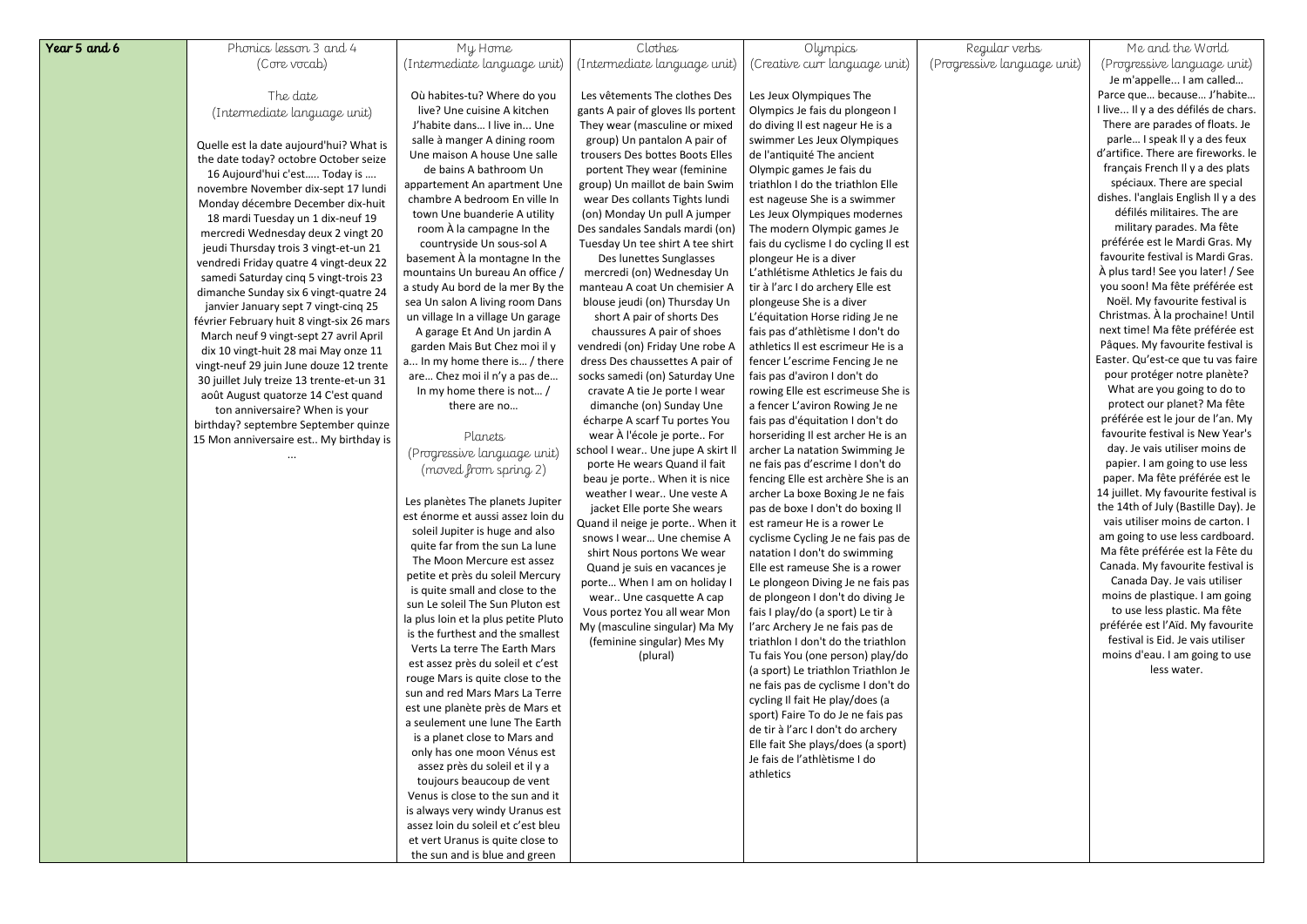### tle Red Riding Hood (Early Language Unit)

ittle Red Riding Hood La tête The head La bouche The mouth La grand-mère The nez The nose Le loup The wolf Les yeux The voodcutter Les pieds The feet La forêt The ars Les parents The parents Les genoux The cakes Les épaules The shoulders Le corps The body

#### **Goldilocks**

|              | Autumn 1                                                                                                                                                                                                                                                                                                                                                                                                                                                                                                                                                                             | Autumn 2                                                                                                                                                                                                                                                                                                                                                                                                                                                               | Spring 1                                                                                                                                                                                                                                                                                                                                                                                                                                                                                                                                                                                                                                                                                                                    | Spring 2                                                                                                                                                                                                                                                                                                                                                                                                                                                                                                                                                                                                                                                                                                                                                                                                                                                                                                                                                                              | Summer 1                                                                                                                                                                                                                                                                                                                                                                                                                                                                                                                                                                                                                                                                                                                                                                                                                                                                      | Summer 2                                                                                                                                                                                                                                                                                                                                                                                                                                                                                                                                                                                                                                                                                                                                                                                                                                              |
|--------------|--------------------------------------------------------------------------------------------------------------------------------------------------------------------------------------------------------------------------------------------------------------------------------------------------------------------------------------------------------------------------------------------------------------------------------------------------------------------------------------------------------------------------------------------------------------------------------------|------------------------------------------------------------------------------------------------------------------------------------------------------------------------------------------------------------------------------------------------------------------------------------------------------------------------------------------------------------------------------------------------------------------------------------------------------------------------|-----------------------------------------------------------------------------------------------------------------------------------------------------------------------------------------------------------------------------------------------------------------------------------------------------------------------------------------------------------------------------------------------------------------------------------------------------------------------------------------------------------------------------------------------------------------------------------------------------------------------------------------------------------------------------------------------------------------------------|---------------------------------------------------------------------------------------------------------------------------------------------------------------------------------------------------------------------------------------------------------------------------------------------------------------------------------------------------------------------------------------------------------------------------------------------------------------------------------------------------------------------------------------------------------------------------------------------------------------------------------------------------------------------------------------------------------------------------------------------------------------------------------------------------------------------------------------------------------------------------------------------------------------------------------------------------------------------------------------|-------------------------------------------------------------------------------------------------------------------------------------------------------------------------------------------------------------------------------------------------------------------------------------------------------------------------------------------------------------------------------------------------------------------------------------------------------------------------------------------------------------------------------------------------------------------------------------------------------------------------------------------------------------------------------------------------------------------------------------------------------------------------------------------------------------------------------------------------------------------------------|-------------------------------------------------------------------------------------------------------------------------------------------------------------------------------------------------------------------------------------------------------------------------------------------------------------------------------------------------------------------------------------------------------------------------------------------------------------------------------------------------------------------------------------------------------------------------------------------------------------------------------------------------------------------------------------------------------------------------------------------------------------------------------------------------------------------------------------------------------|
| <b>EYFS</b>  |                                                                                                                                                                                                                                                                                                                                                                                                                                                                                                                                                                                      |                                                                                                                                                                                                                                                                                                                                                                                                                                                                        |                                                                                                                                                                                                                                                                                                                                                                                                                                                                                                                                                                                                                                                                                                                             |                                                                                                                                                                                                                                                                                                                                                                                                                                                                                                                                                                                                                                                                                                                                                                                                                                                                                                                                                                                       |                                                                                                                                                                                                                                                                                                                                                                                                                                                                                                                                                                                                                                                                                                                                                                                                                                                                               |                                                                                                                                                                                                                                                                                                                                                                                                                                                                                                                                                                                                                                                                                                                                                                                                                                                       |
| Year 1 and 2 | Greetings<br>(Early Language Unit)<br>Bonjour Hello Salut Hi Je m'appelle My name is Ça va? How are you?<br>Ça va bien I am well/good Ça va mal I am not well/good Comme ci,<br>comme ça So, so Au revoir Goodbye À plus tard See you later                                                                                                                                                                                                                                                                                                                                          |                                                                                                                                                                                                                                                                                                                                                                                                                                                                        | Seasons<br>(Early Language Unit)<br>Les saisons The seasons Il neige It snows L'hiver Winter Les fleurs<br>poussent The flowers grow Le printemps Spring Les oiseaux<br>chantent The birds sing L'été Summer II y a du soleil It is sunny<br>L'automne Autumn II fait chaud It is warm En hiver In winter Les<br>arbres perdent leurs feuilles The trees lose their leaves Au<br>printemps In spring Quelle est ta saison préférée ? Which is your<br>favourite season? En été In summer Ma saison préférée est My<br>favourite season is En automne In autumn et and Il fait froid It is<br>cold car because                                                                                                               |                                                                                                                                                                                                                                                                                                                                                                                                                                                                                                                                                                                                                                                                                                                                                                                                                                                                                                                                                                                       | Little Red Riding Hood<br>(Early Language Unit)<br>Petit Chaperon Rouge Little Red Riding Hood La tête The<br>maison The house La bouche The mouth La grand-mèi<br>grandmother (formal) Le nez The nose Le loup The wolf Le<br>eyes Le bûcheron The woodcutter Les pieds The feet La f<br>forest Les oreilles The ears Les parents The parents Les ge<br>knees Des gâteaux Some cakes Les épaules The shoulders L<br>body                                                                                                                                                                                                                                                                                                                                                                                                                                                     |                                                                                                                                                                                                                                                                                                                                                                                                                                                                                                                                                                                                                                                                                                                                                                                                                                                       |
| Year 3 and 4 | Phonics lesson 1&2<br>(Core vocab)<br>Shapes<br>(Early Language Unit)<br>Un triangle A triangle 3 Trois Three Un<br>carré A square 4 Quatre Four Un ovale<br>An oval 5 Cinq Five Un cercle A circle<br>Cercles Circle Un rectangle A rectangle<br>Triangles Triangles Un pentagone A<br>pentagon Carrés Squares Un hexagone<br>A hexagon Rectangles Rectangles Un<br>Iosange A rhombus Ovales Ovals Une<br>ligne A line Hexagones Hexagons Une<br>étoile A star Pentagones Pentagons<br>Dessinez Draw Losanges<br>Rhombuses/Rhombi 1 Un One Étoiles<br>Stars 2 Deux Two Lignes Lines | Musical instruments<br>(Early Language Unit)<br>Le "The" (masculine) La<br>clarinette The clarinet La "The"<br>(feminine) La harpe The harp L'<br>(not seen in this unit) "The"<br>(before a vowel) Le piano The<br>piano Les "The" (plural) Le<br>triangle The triangle La<br>trompette The trumpet Le<br>violon The violin La batterie The<br>drums Les cymbales The<br>cymbals La guitare The guitar Je<br>joue (du, de la, des) I play La<br>flûte à bec The flute | Vegetables<br>(Early Language Unit)<br>Les aubergines The aubergines<br>Un kilo de / d' One kilo of<br>Les épinards The spinach Un<br>demi kilo de / d' Half a kilo<br>of Les oignons The onions Je<br>voudrais I would like Les<br>courgettes The courgettes S'il<br>vous plaît Please Les tomates<br>The tomatoes Et And Les<br>haricots verts The green beans<br>Bonjour Hello Les petits pois<br>The peas Je peux vous aider?<br>Can I help you? Les<br>champignons The mushrooms<br>C'est toût? Is that all/anything<br>else? Les carottes The carrots<br>C'est combien? How much is<br>that? Les pommes de terre The<br>potatoes Merci Thank you Au-<br>revoir Goodbye Dans mon<br>panier j'ai In my basket I<br>have | Ancient Britain<br>(Early Language Unit)<br>L'ancinne histoire de la Grande<br>Bretagne The history of Ancient<br>Britain Je suis une femme de<br>l'âge du bronze I am a woman<br>from the bronze age L'âge de la<br>pierre The stone age Je suis un<br>homme de l'âge du fer I am a<br>man from the iron age L'âge du<br>bronze The bronze age Je suis<br>une femme de l'âge du fer I am<br>a woman from the iron age<br>L'âge du fer The iron age J'ai<br>have La période des Romains<br>The Roman Empire Un silex a<br>flint La période des Anglo-<br>Saxons The Anglo-Saxon period<br>Une hache an axe La période<br>des Vikings The Viking period<br>Une épée a sword Je suis I<br>am J'habite I live  Un<br>homme A man J'habite dans<br>live in Une femme A woman<br>Une cave A cave Je suis un<br>homme de l'âge de la pierre I<br>am a man from the stone age<br>Une cabane A hut / shelter Je<br>suis une femme de l'âge de la<br>pierre I am a woman from the<br>stone age | In Class<br>(Intermediate language<br>unit)<br>Un taille crayon A pencil<br>sharpener Qu'est ce qu'il y a<br>dans ta trousse? What do you<br>have in your pencil case? Un<br>cahier An exercise book Dans<br>ma trousse j'ai In my pencil<br>case I have Un crayon A pencil<br>Dans ma trousse je n'ai pas de<br>In my pencil case I do not have<br>Un bâton de colle A glue stick<br>Écoutez Listen Un stylo A pen<br>Écrivez Write Une trousse A<br>pencil case Répétez Repeat Un<br>cartable A school bag Silence<br>Silence Un livre A reading book<br>Ouvrez vos cahiers Open your<br>books Une gomme A rubber<br>Fermez vos cahiers Close your<br>books Une règle A ruler Pensez<br>Think Une calculatrice A<br>calculator Lisez Read Des<br>ciseaux A pair of scissors<br>Demandez Ask J'ai I have Levez<br>la main Raise your hand Je n'ai<br>pas de/d' I do not have | Goldilocks<br>(Intermediate langue<br>Boucle D'Or et les tre<br>Goldilocks and the thre<br>moyenne chaise The me<br>Mur Soft Boucle D'or Go<br>petite chaise The smal<br>grand bol était trop salé<br>bowl was too salty Papa<br>bear Le grand lit The b<br>moyen bol était trop s<br>medium bowl was to<br>Maman ours Mother bea<br>lit The medium bed Le pe<br>juste comme il faut. The<br>was just right Bébé ours<br>Le petit lit The small bed<br>chaise était trop grand<br>chair was too tall/high U<br>house Sucré Sweet La<br>chaise était trop basse. T<br>chair was too short Ur<br>forest Salé Salty La pet<br>était juste comme il faut<br>chair was just right Le gra<br>big bowl Grand Tall/high<br>était trop dur. The big b<br>hard Le moyen bol The<br>bowl Basse Short Le mo<br>trop mou. The medium b<br>soft Le petit bol The sr |

| French |
|--------|
|--------|



# French Vocabulary progression **Cycle B** French

(Intermediate language unit) Boucle D'Or et les trois ours Goldilocks and the three bears La moyenne chaise The medium chair Mur Soft Boucle D'or Goldilocks La petite chaise The small chair Le grand bol était trop salé. The large bowl was too salty Papa ours Father bear Le grand lit The big bed Le moyen bol était trop sucré. The medium bowl was too sweet Maman ours Mother bear Le moyen lit The medium bed Le petit bol était juste comme il faut. The small bowl was just right Bébé ours Baby bear Le petit lit The small bed La grande chaise était trop grande. The big chair was too tall/high Une maison A house Sucré Sweet La moyenne chaise était trop basse. The medium chair was too short Une forêt A forest Salé Salty La petite chaise était juste comme il faut. The small chair was just right Le grand bol The big bowl Grand Tall/high Le grand lit était trop dur. The big bed was too hard Le moyen bol The medium bowl Basse Short Le moyen lit était trop mou. The medium bed was too soft Le petit bol The small bowl